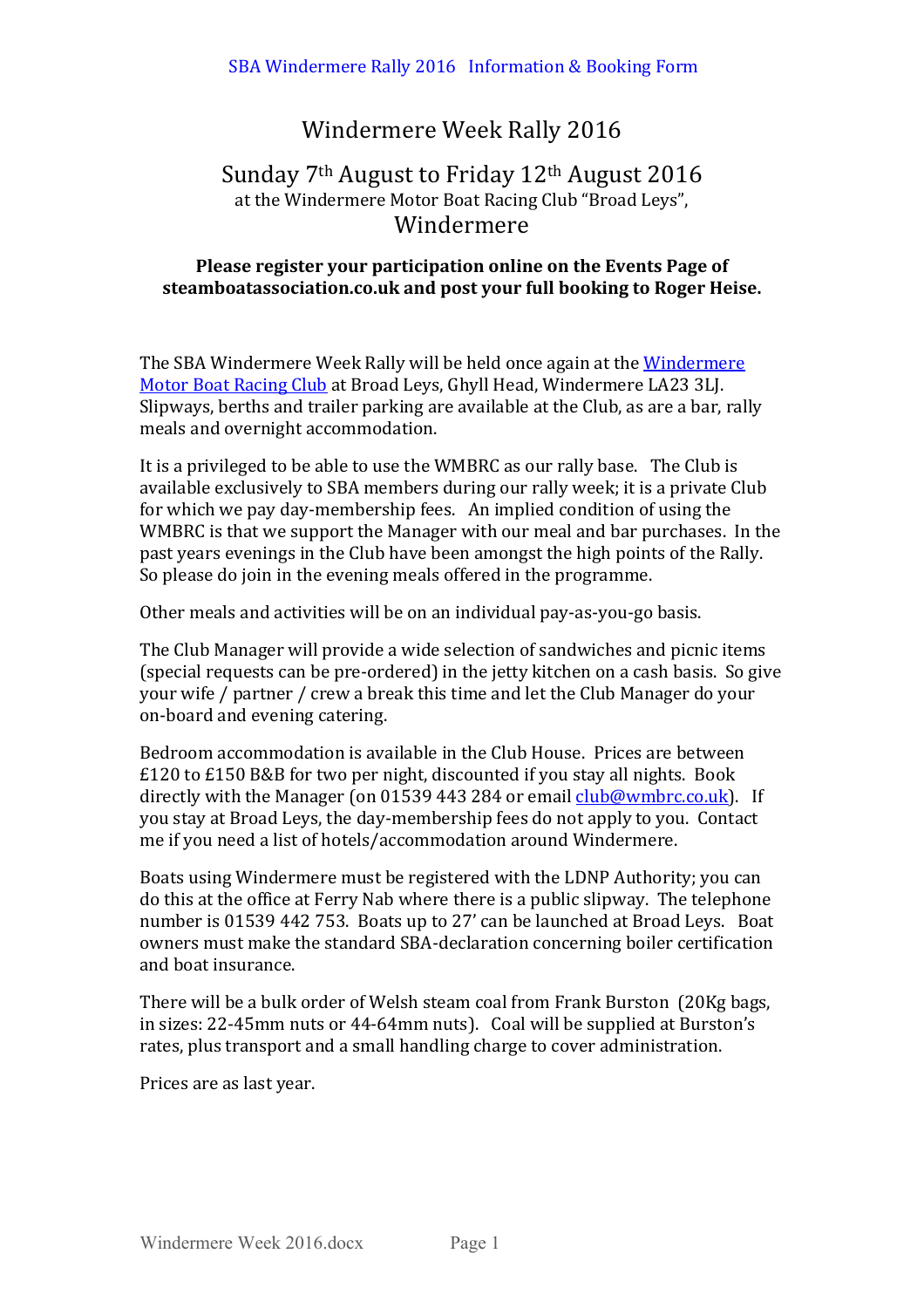## SBA Windermere Rally 2016 Information & Booking Form

**The programme** – *subject, as ever, to the weather, outside agencies and the mood of the participants ...* 

| Sunday August 7th                | travel, boat-launching, social day:<br>arrive from 16:00, launch, berth-up, park trailers,<br>refreshments available at the jetty,<br>from 18:30 bar open in the Club, hot buffet at 19:30<br>followed by skippers' briefing and social evening.                                                   |
|----------------------------------|----------------------------------------------------------------------------------------------------------------------------------------------------------------------------------------------------------------------------------------------------------------------------------------------------|
| Monday August 8th                | north basin, polished brasses and dress-up day:<br>steam to the North Basin for lunch - options: Langdale<br>Chase Hotel or Water Edge Hotel (if open for business)<br>/ picnic at public jetty; Edwardian Tea* on the lawn at<br>Wray Castle at 3:00pm.<br>WMBRC bar from 18:30, buffet at 19:30. |
| Tuesday August 9th               | south basin:<br>steam the South Basin for lunch - options:<br>picnic or café at Fell Foot, pub/restaurant (The Swan,<br>Newby Bridge, if draught allows or Lakeside Hotel),<br>raft-up for tea in Cunsey Basin.<br>Bar from 18:30, BBQ** at 19:30, evening steam in<br>flotilla round Belle Isle.  |
| Wednesday August 10th east lake: | morning: private steaming, visit RWYC for lunch /<br>guided walk / local attractions, from 15:00 - time trials<br>off WMBRC.<br>Bar from 18:30, buffet at 19:30.                                                                                                                                   |
| Thursday August 11 <sup>th</sup> | north basin:<br>picnic / fire-box BBQ at Wray Castle Harbour at noon,<br>ice creams at Waterhead for pudding.<br>Rally Dinner at 19:30 with presentations.                                                                                                                                         |
| Friday August 12th               | last morning:<br>steam around Belle Isle, raft up behind the island for<br>late morning coffee and picnic luncheon, disperse / pull<br>out and clear WMBRC by 16:00.                                                                                                                               |

\*Organised by Dot Bullough & Maguerite Calvert – but brew your own cuppas! \*\*Weather permitting - could be swapped with another evening if necessary.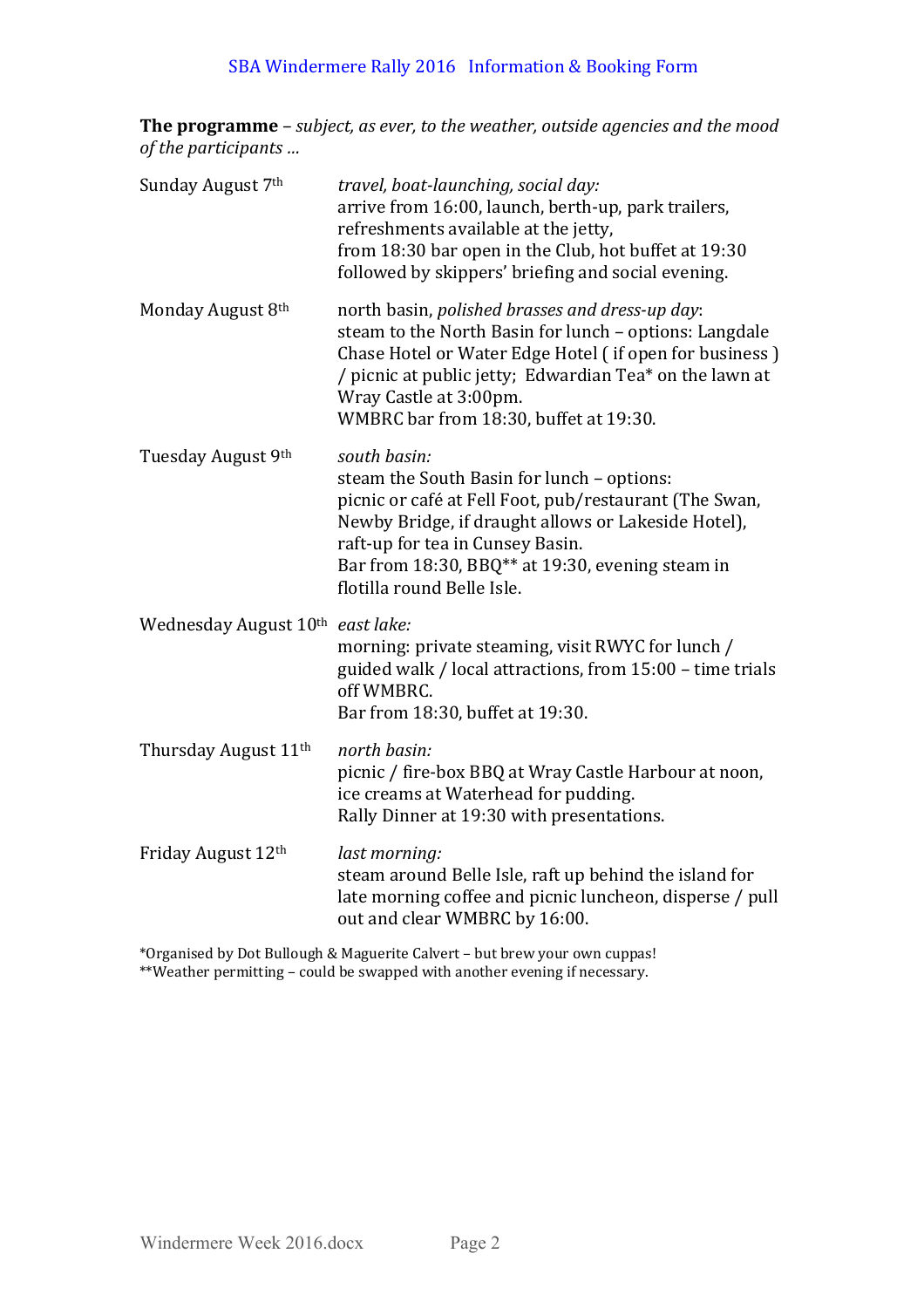### Evening menus:

Buffets - in the WMBRC Clubroom, each menu £19.00.

| Sunday                                                                    | Steak red wine and thyme or pork sage and apricot pie,<br>Selection of desserts,<br>Tea/coffee & mints.                                                        |  |  |  |
|---------------------------------------------------------------------------|----------------------------------------------------------------------------------------------------------------------------------------------------------------|--|--|--|
| Monday                                                                    | Salon supreme served with a prawn and dill sauce or<br>beef chilli,<br>Selection of desserts,<br>Tea/coffee & mints.                                           |  |  |  |
| Tuesday*                                                                  | BBQ on the Terrace,<br>Selection of desserts,<br>Tea/coffee & mints.                                                                                           |  |  |  |
| Wednesday                                                                 | Traditional lamb hotpot or chicken cacciatore,<br>Selection of desserts,<br>Tea/coffee & mints.                                                                |  |  |  |
| Rally Dinner - served in the WMBRC Clubroom, £23.00 (dress-code: blazers) |                                                                                                                                                                |  |  |  |
| Thursday                                                                  | Free range chicken stuffed with asparagus and wrapped<br>in parma ham,<br>Assiette of Strawberries,<br>Tea/coffee & petit fours,<br>Served in the Dining Room. |  |  |  |

Vegetarian options are available - please let me know. The Manager is, within reason, willing to meet most special needs.

\*Weather permitting - could be swapped with another evening if necessary.

## **Picnic Things**

The Foreshore Kitchen will be fully stocked with a variety of home-baked goods & snacks with a wide range of drinks. Pre-order any specials you want by phone to the Manager (01539 443 284) for Monday & Tuesday and pay the Manager directly.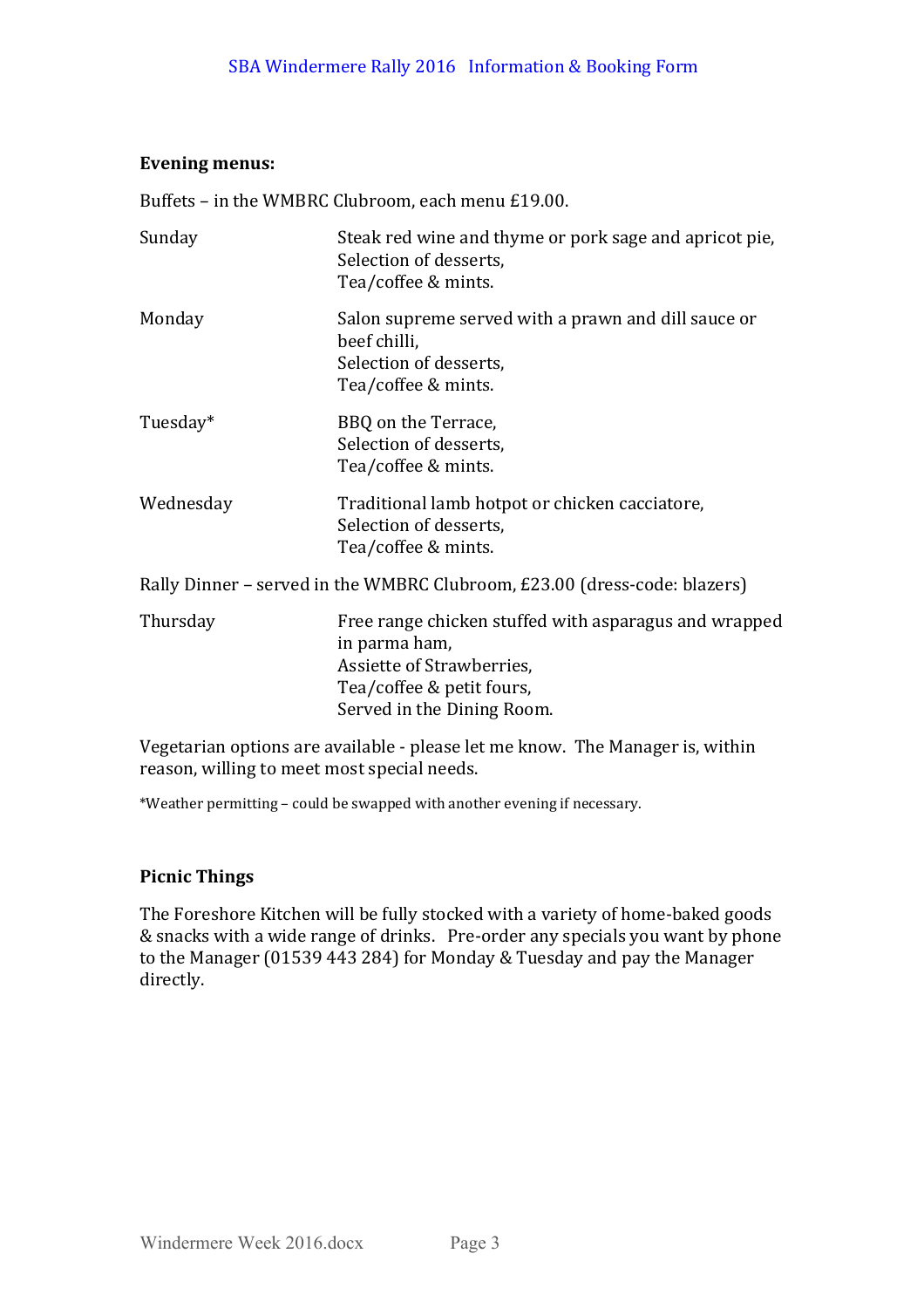## SBA Windermere Rally 2016 Information & Booking Form

#### The costs of the rally, explained:

Temporary WMBRC membership<sup>\*</sup>, all 5 days E35.00 –paid to WMBRC Temporary WMBRC membership\*, per person per day  $£8.00$  –paid to WMBRC \*not due if you stay in the WMBRC Club House.

Please write the names of spouses / guests on the back of the booking sheet – we would like to greet everybody by name.

| Boat fee at WMBRC                   | £35 = berthing fee (£20 for berth) plus admin &<br>plaque $(f15)$ |
|-------------------------------------|-------------------------------------------------------------------|
| Boat fee berthed elsewhere          | £15 = admin & plaque $(E15)$                                      |
| Coal<br>includes delivery to WMBRC. | $£8.50$ per 20Kg bag                                              |

#### **Small print:**

**Safety:** all boats taking part in SBA events must carry appropriate safety equipment including paddles or oars, anchors & warps, fire fighting equipment and a first aid kit. Boats steaming in darkness or poor visibility must carry suitable navigation lights. Non-swimmers and any others required to do so by the boat owner should wear buoyancy aids. Participants are responsible for supplying their own buoyancy aids.

**SBA Insurance Declaration:** it is mandatory for all owners of boats taking part in the rally to fill in the Insurance Declaration form provided on a separate sheet and return **before** the rally giving full details as requested. The form clearly states that the requested information must be **filled in completely and** returned to the event organiser before the boat can take part at the event.

#### **Booking**:

Please send your booking form and declaration (next sheets) with your cheque to me to arrive by **August 1**<sup>st</sup> 2016 to give me time to get the organisation (and the coal order!) in place. Many thanks!

The postal address of the rally organiser is Roger Heise 49 The Row Silverdale LA5 0UG Great Britain.

Queries to me on email: sbawr2016@heise-data.eu or telephone: 01524 702812.

Please register your intention to come and how much coal you will buy on the Events Page of the SBA website.

Thank you for booking and I look forward to seeing you on Windermere in August.

Roger Heise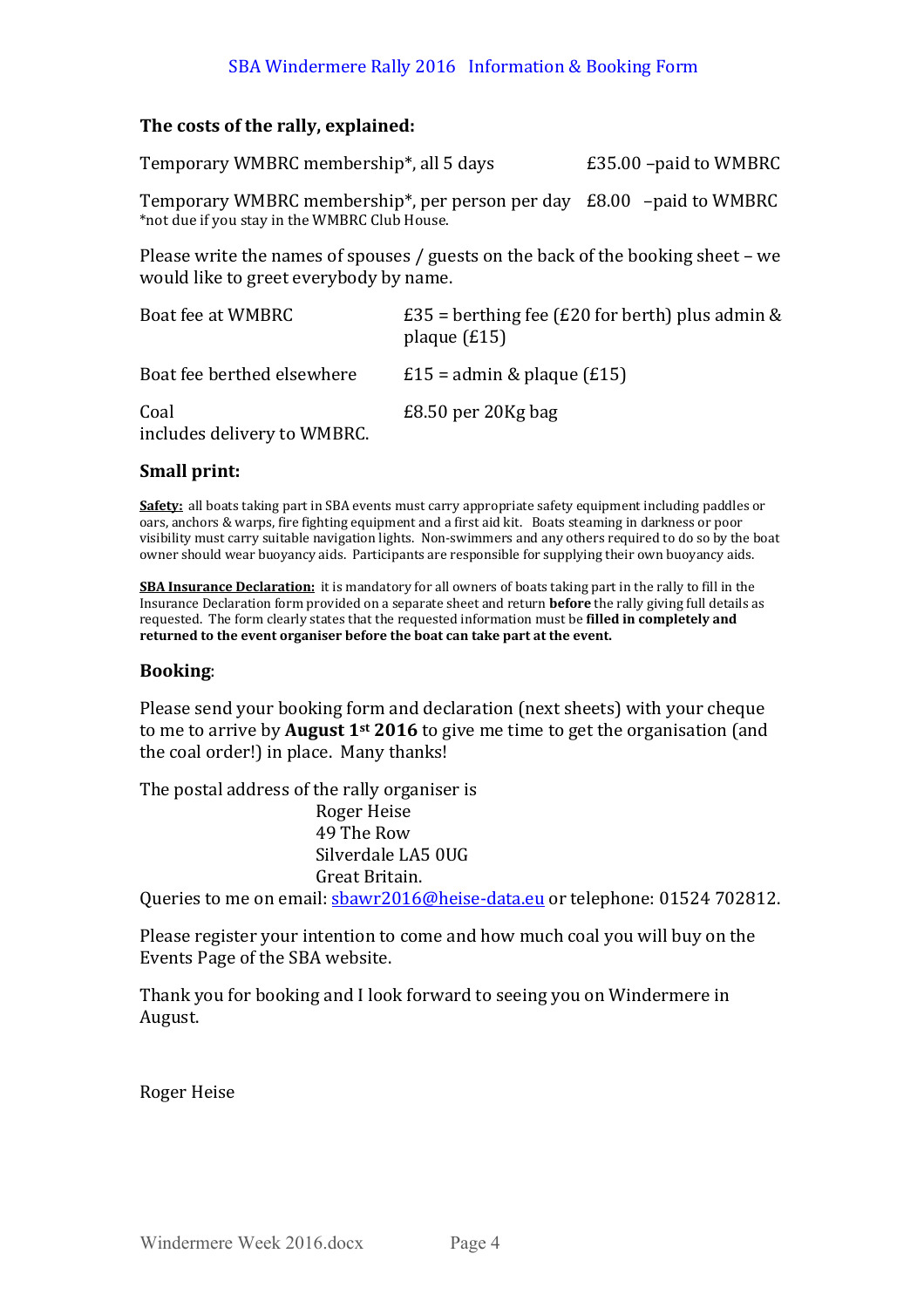## SBA Windermere Rally 2016 Information & Booking Form

## **Booking** form

| Member's name      |  |
|--------------------|--|
| Address line 1     |  |
| Address line 2     |  |
| Address line 3     |  |
| Home 'phone number |  |
| Mobile number      |  |
| Email address      |  |

Please write spouse's and guests' name(s) overleaf.

| Name of boat (or 'no boat') |  |
|-----------------------------|--|
| Berth at WMBRC (yes/no)     |  |
| Length of boat overall      |  |

| Item                                                     |        | Number |          | Amount |
|----------------------------------------------------------|--------|--------|----------|--------|
| Boat fee at WMBRC<br>either                              | £35.00 |        | $=$      | £      |
| Boat fee berthed elsewhere<br><sub>or</sub>              | £15.00 |        | Ξ        | £      |
| Temporary membership - all week                          |        |        | $=$      | £      |
| £35.00                                                   |        |        |          |        |
| Temporary membership - person/day                        | £8.00  |        | $=$      | £      |
| Sunday buffet                                            | £19.00 |        | $\equiv$ | £      |
| Monday afternoon tea                                     | £3.00  |        | $=$      | £      |
| Monday buffet                                            | £19.00 |        | $=$      | £      |
| Tuesday BBQ                                              | £19.00 |        | $=$      | £      |
| Wednesday buffet                                         | £19.00 |        | $=$      | £      |
| Thursday dinner                                          | £23.00 |        | $=$      | £      |
| Coal - small 22-45mm per 20Kg bag                        | £8.50  |        | $=$      | £      |
| Coal - large 44-63mm per 20Kg bag                        | £8.50  |        | $=$      | £      |
| Total - send to me by 1 <sup>st</sup> August as a cheque |        |        |          | £      |
| made out to the SBA                                      |        |        |          |        |